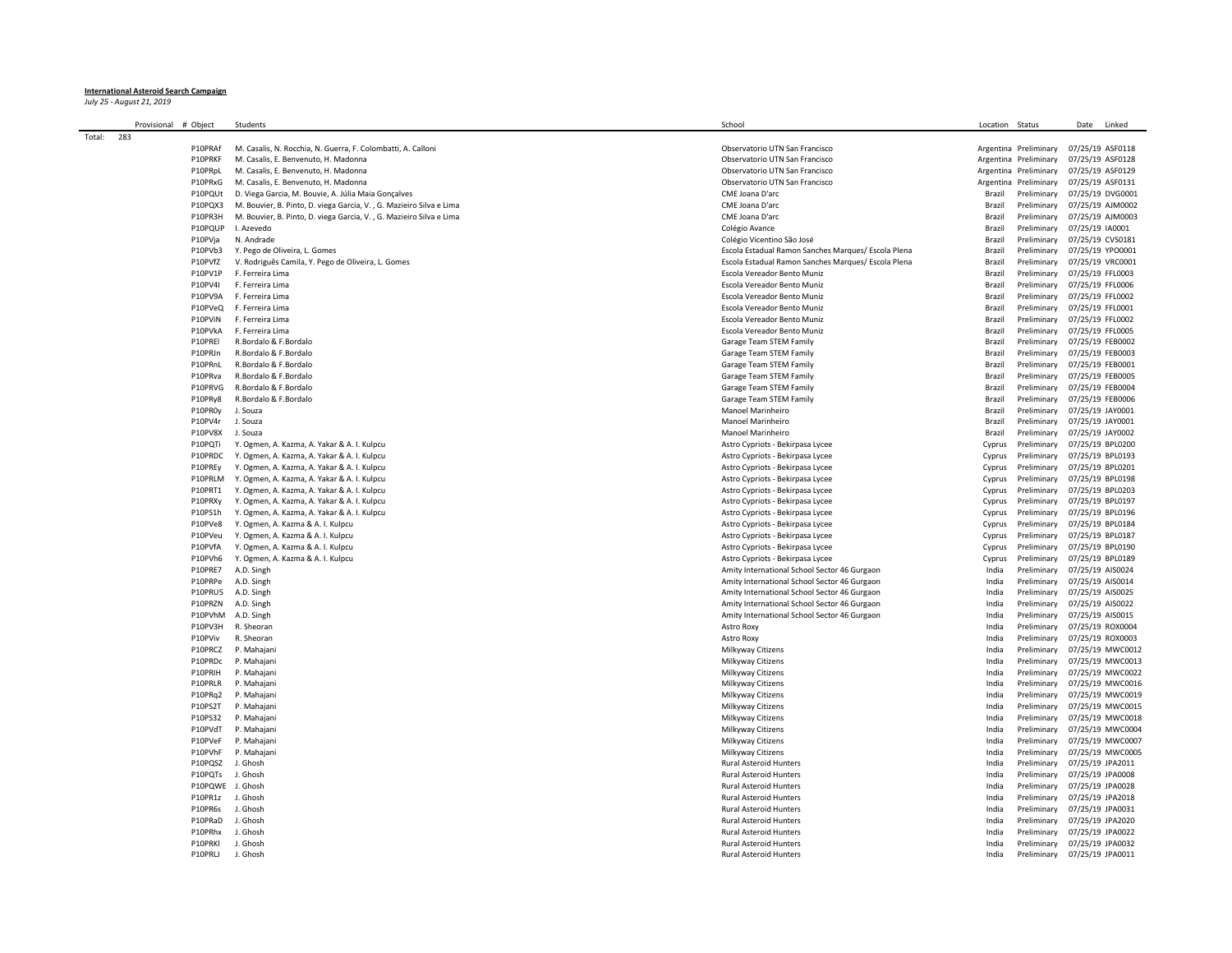P10PRMa J. Ghosh Rural Asteroid Hunters India Preliminary 07/25/19 JPA0025 P10PRmt J. Ghosh Rural Asteroid Hunters India Preliminary 07/25/19 JPA0021 P10PRNi J. Ghosh Rural Asteroid Hunters India Preliminary 07/25/19 JPA0014 P10PRoR J. Ghosh Rural Asteroid Hunters India Preliminary 07/25/19 JPA0034 P10PRoV J. Ghosh Rural Asteroid Hunters India Preliminary 07/25/19 JPA0027 P10PRQ4 J. Ghosh Rural Asteroid Hunters India Preliminary 07/25/19 JPA0001 P10PRTW J. Ghosh Rural Asteroid Hunters India Preliminary 07/25/19 JPA2012 P10PRvX J. Ghosh Rural Asteroid Hunters India Preliminary 07/25/19 JPA0030 P10PRWn J. Ghosh Rural Asteroid Hunters India Preliminary 07/25/19 JPA0009 P10PRWt J. Ghosh Rural Asteroid Hunters India Preliminary 07/25/19 JPA0020 P10PRxt J. Ghosh Rural Asteroid Hunters India Preliminary 07/25/19 JPA0033 P10PUZi J. Ghosh Rural Asteroid Hunters India Preliminary 07/25/19 JPA2019 P10PVcZ J. Ghosh Rural Asteroid Hunters India Preliminary 07/25/19 JPA0007 P10PVjL J. Ghosh Rural Asteroid Hunters India Preliminary 07/25/19 JPA0004 P10PRBU P.K. Navaneeth Team Astro India Preliminary 07/25/19 NPK0014 P10PRFJ P.K. Navaneeth Team Astro India Preliminary 07/25/19 NPK0015 P10PRG3 P.K. Navaneeth Team Astro India Preliminary 07/25/19 NPK0013 P10PRGo P.K. Navaneeth Team Astro India Preliminary 07/25/19 NPK0019 P10PRhO P.K. Navaneeth Team Astro India Preliminary 07/25/19 NPK0011 P10PRKN P.K. Navaneeth Team Astro India Preliminary 07/25/19 NPK0018 P10PRMv P.K. Navaneeth Team Astro India Preliminary 07/25/19 NPK0001 P10PRrc P.K. Navaneeth Team Astro India Preliminary 07/25/19 NPK0017 P10PRUQ P.K. Navaneeth Team Astro India Preliminary 07/25/19 NPK0012 P10PRvM P.K. Navaneeth Team Astro India Preliminary 07/25/19 NPK0020 P10PRWb P.K. Navaneeth Team Astro India Preliminary 07/25/19 NPK0021 P10PVdI P.K. Navaneeth Team Astro India Preliminary 07/25/19 NPK0008 P10PVif P.K. Navaneeth Team Astro India Preliminary 07/25/19 NPK0006 P10PRvR S.S. Pradhan, S.C. Rimal, K. Gautam, P. Shrestha, A. Shah Southwestern State College Astronomy And Astrophysics Club Nepal Preliminary 07/25/19 SWA0038 P10PRCl A. Dimas IES CAB Spain Preliminary 07/25/19 CAB0015 P10PRDl A. Dimas IES CAB Spain Preliminary 07/25/19 CAB0009 P10PRNc A. Dimas IES CAB Spain Preliminary 07/25/19 CAB0014 P10PRpk A. Dimas IES CAB Spain Preliminary 07/25/19 CAB0016 P10PRS3 A. Dimas IES CAB Spain Preliminary 07/25/19 CAB0011 P10PRSi A. Dimas IES CAB Spain Preliminary 07/25/19 CAB0010 P10PS28 A. Dimas IES CAB Spain Preliminary 07/25/19 CAB0012 P10PS4y A. Dimas IES CAB Spain Preliminary 07/25/19 CAB0008 P10PV9J A. Dimas IES CAB Spain Preliminary 07/25/19 CAB0002 P10PQVC L. Udara Team Launcher Sri Lanka Preliminary 07/25/19 UOM0106 P10PVen L. Udara Team Launcher Sri Lanka Preliminary 07/25/19 UOM0105 P10PRFw H.Jayasooriya, D.Prasanna, A.Siriwardhana, C.Peiris, D.Diyabalanage example and the state of the state of Colombo Sri Lanka Preliminary 07/25/19 AST0001<br>P10PRJt H.Jayasooriya, D.Prasanna, A.Siriwardhana, C.Peiris, P10PRJt H.Jayasooriya, D.Prasanna, A.Siriwardhana, C.Peiris, D.Diyabalanage University of Colombo Sri Lanka Preliminary 07/25/19 AST0002 P10PRR9 H.Jayasooriya, D.Prasanna, A.Siriwardhana, C.Peiris, D.Diyabalanage Namibia and Sri Lanka Preliminary 10005 and Sri Lanka Preliminary 10005 and Sri Lanka Preliminary 07/25/19 AST0005 and Sri Lanka Preliminary 07/25 P10PV09 H.Jayasooriya, D.Prasanna, A.Siriwardhana, C.Peiris, D.Diyabalanage Namibia and Sri Lanka Preliminary 100 and Sri Lanka Preliminary 100 and Sri Lanka Preliminary 07/25/19 AST0001<br>P10PV18 H.Jayasooriya, D.Prasanna, P10PV18 H.Jayasooriya, D.Prasanna, A.Siriwardhana, C.Peiris, D.Diyabalanage P10PV25 H.Jayasooriya, D.Prasanna, A.Siriwardhana, C.Peiris, D.Diyabalanage Washington Sri Lanka Preliminary 07/25/19 AST0007 P10PV5S H.Jayasooriya, D.Prasanna, A.Siriwardhana, C.Peiris, D.Diyabalanage Washington Sri Lanka Preliminary 07/25/19 AST0004 Sri Lanka Preliminary 07/25/19 AST0004 P10PVgW H.Jayasooriya, D.Prasanna, A.Siriwardhana, C.Peiris, D.Diyabalanage Names and Diversity of Colombo Michael Diversity of Colombo Sri Lanka Preliminary 07/25/19 AST0006<br>P10PRGi M.Bustamente. S. Estigarribia & R. Hern P10PRGi M. Bustamente, S. Estigarribia & R. Hernandez P10PRGM L. Zagami & S. García **Exercía Exercía Exercía Exercía High School nº 65** High School nº 65 Uruguay Preliminary 07/25/19 HS65034 P10PRHu M. Luzardo, M. Olivera, S. Cordero & N. Cabrera High School ne State of High School ne of State of Music Description of Music Description of High School ne of State of Music Description of Music Description of Mus P10PRIY M. Bustamente, S. Estigarribia & R. Hernandez National Research of the School new High School n<sup>o</sup> 65 High School n<sup>o</sup> 65 Uruguay Preliminary Preliminary Preliminary Preliminary Preliminary Preliminary Preliminary P10PRNT L. Villagrán, E. Agüero & F. Devotto New School new School new High School nº 65 New York and New York New York New York New York New York New York New York New York New York New York New York New York New York New P10PRrj L. Zagami & S. García high School ne and the School new High School nº 65 New York of Preliminary 07/25/19 HS65016 P10PRRr M. Luzardo, M. Olivera, S. Cordero & N. Cabrera High School nº 65 Uruguay Preliminary 07/25/19 HS65007 P10PRrX M. Luzardo, M. Olivera & S. Cordero New States of Material and States and Archives and High School nº 65 New York of High School new York of High School new York of High School new York of High School new York of M P10PRUx L. Zagami & S. García High School nº 65 Uruguay Preliminary 07/25/19 HS65021 P10PS6a M. Bustamente, S. Estigarribia & R. Hernandez etc. etc. https://www.com/indial/ext. https://www.com/indial/ext. html Archivesia High School nº 65 Uruguay Preliminary 07/25/19 HS65027 P10PVdZ L. Zagami & S. García High School nº 65 Uruguay Preliminary 07/25/19 IES6501 P10PVhm M. Luzardo, M. Olivera, S. Cordero & N. Cabrera High School net a March 2012 and March 2012 and March 2012 and March 2012 and March 2012 and March 2012 and March 2012 and March 2012 and March 2012 and March 2012 a P10PRN3 M. Segovia, V. Romero, N. Ferrari & A. Leal Observatorio Astronomico de Montevideo Chromero de Montevideo Chromero and Truguay Preliminary 07/25/19 OAM68<br>P10PRR3 M. Segovia, V. Romero, N. Ferrari & A. Leal Observat P10PRR3 M. Segovia, V. Romero, N. Ferrari & A. Leal Observatorio Astronomico de Montevideo Uruguay Preliminary Preliminary P10PRUZ M. Segovia, V. Romero, N. Ferrari & A. Leal Observatorio Astronomico de Montevideo Uruguay Preliminary 07/25/19 OAM65 P10PRX0 M. Segovia, V. Romero, N. Ferrari & A. Leal Observatorio Astronomico de Montevideo Uruguay Preliminary 07/25/19 OAM66 P10PVaa N. Ferrari, M. Segovia, A. Leal & V. Romero November 2022 and 2022 and 2022 and 2022 and 2022 and 2022 and 2022 and 2022 and 2022 and 2022 and 2022 and 2022 and 2022 and 2022 and 2022 and 2022 and 2022 and 2022 and N. Ferrari, M. Segovia, A. Leal & V. Romero P10PVeo N. Ferrari, M. Segovia, A. Leal & V. Romero Observatorio Astronomico de Montevideo Uruguay Preliminary 07/25/19 OAM46 P10PVhI N. Ferrari, M. Segovia, A. Leal & V. Romero November 2002 and Samuel Content of Content of Content of Content of Content of Content of Content of Content of Content of Content of Content of Content of Content of Co P10PRBV F. Morossini, B. Sellanes & G. Corrales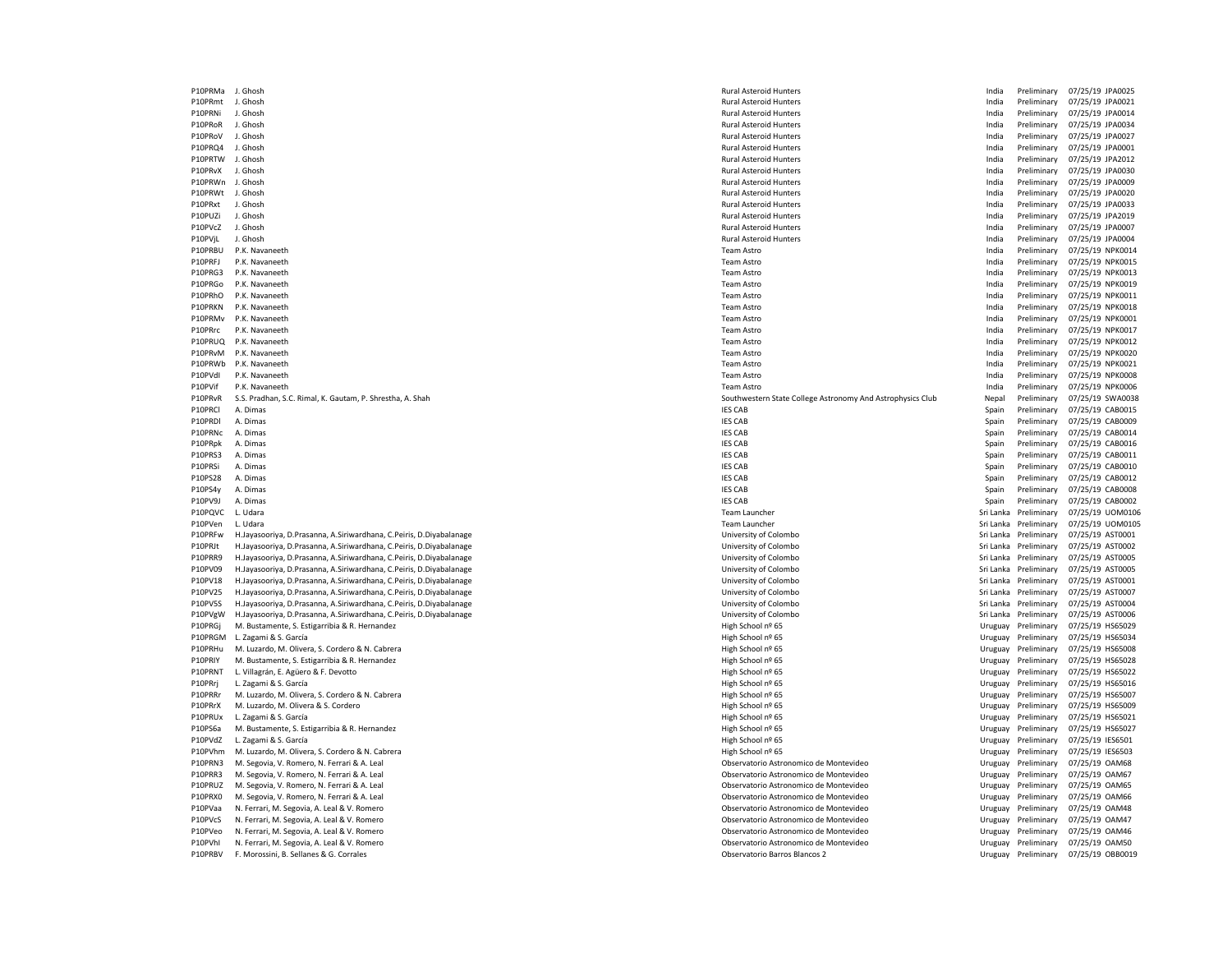| P10PRFq            | F. Morossini, B. Sellanes & G. Corrales                                                                                       | Observatorio Barros Blancos 2                                                                |                  | Uruguay Preliminary        | 07/25/19 OBB0021                     |
|--------------------|-------------------------------------------------------------------------------------------------------------------------------|----------------------------------------------------------------------------------------------|------------------|----------------------------|--------------------------------------|
| P10PRHY            | F. Morossini, B. Sellanes & G. Corrales                                                                                       | Observatorio Barros Blancos 2                                                                |                  | Uruguay Preliminary        | 07/25/19 OBB0016                     |
| P10PRJ6            | F. Morossini, B. Sellanes & P. Rivas                                                                                          | Observatorio Barros Blancos 2                                                                | Uruguay          | Preliminary                | 07/25/19 OBB0010                     |
| P10PRPq            | F. Morossini, B. Sellanes & P. Rivas                                                                                          | Observatorio Barros Blancos 2                                                                | Uruguay          | Preliminary                | 07/25/19 OBB0011                     |
| P10PRQe            | F. Morossini, B. Sellanes & D. Gastelu                                                                                        | Observatorio Barros Blancos 2                                                                | Uruguay          | Preliminary                | 07/25/19 OBB0023                     |
| P10PRRP            | F. Morossini, B. Sellanes & P. Rivas                                                                                          | Observatorio Barros Blancos 2                                                                | Uruguay          | Preliminary                | 07/25/19 OBB0009                     |
| P10PRV6            | F. Morossini, B. Sellanes & P. Rivas                                                                                          | Observatorio Barros Blancos 2                                                                | Uruguay          | Preliminary                | 07/25/19 OBB0014                     |
| P10PRVX            | F. Morossini, B. Sellanes & G. Corrales                                                                                       | Observatorio Barros Blancos 2                                                                |                  | Preliminary                | 07/25/19 OBB0020                     |
|                    |                                                                                                                               |                                                                                              | Uruguay          |                            |                                      |
| P10PS2n            | F. Morossini, B. Sellanes & G. Corrales                                                                                       | Observatorio Barros Blancos 2                                                                | Uruguay          | Preliminary                | 07/25/19 OBB0018                     |
| P10PS3V            | F. Morossini, B. Sellanes & G. Corrales                                                                                       | Observatorio Barros Blancos 2                                                                | Uruguay          | Preliminary                | 07/25/19 OBB0022                     |
| P10PS4T            | F. Morossini, B. Sellanes & P. Rivas                                                                                          | Observatorio Barros Blancos 2                                                                | Uruguay          | Preliminary                | 07/25/19 OBB0012                     |
| P10PS5k            | F. Morossini, B. Sellanes & P. Rivas                                                                                          | Observatorio Barros Blancos 2                                                                | Uruguay          | Preliminary                | 07/25/19 OBB0008                     |
| P10PVg5            | B. Sellanes & P. Rivas                                                                                                        | Observatorio Barros Blancos 2                                                                | Uruguay          | Preliminary                | 07/25/19 OBB0002                     |
| P10PROU            | D. Crowson, M. Henrichs, R. Owens                                                                                             | Space Rock Hounds                                                                            | <b>USA</b>       | Preliminary                | 07/25/19 SRH0173                     |
| P10PRNw            | D. Crowson, M. Henrichs, R. Owens                                                                                             | Space Rock Hounds                                                                            | <b>USA</b>       | Preliminary                | 07/25/19 SRH0165                     |
| P10PRpD            | D. Crowson, M. Henrichs, R. Owens                                                                                             | Space Rock Hounds                                                                            | <b>USA</b>       | Preliminary                | 07/25/19 SRH0162                     |
| P10PRYm            | D. Crowson, M. Henrichs, R. Owens                                                                                             | Space Rock Hounds                                                                            | <b>USA</b>       | Preliminary                | 07/25/19 SRH0161                     |
| P10PS0P            | D. Crowson, M. Henrichs, R. Owens                                                                                             | Space Rock Hounds                                                                            | <b>USA</b>       | Preliminary                | 07/25/19 SRH0172                     |
| P10PS4e            | D. Crowson, M. Henrichs, R. Owens                                                                                             | Space Rock Hounds                                                                            | <b>USA</b>       | Preliminary                | 07/25/19 SRH0171                     |
| P10PS6b            | D. Crowson, M. Henrichs, R. Owens                                                                                             | Space Rock Hounds                                                                            | <b>USA</b>       | Preliminary                | 07/25/19 SRH0168                     |
| P10PVbE            | D. Crowson, M. Henrichs, R. Owens                                                                                             | Space Rock Hounds                                                                            | <b>USA</b>       | Preliminary                | 07/25/19 SRH0151                     |
| P10PVdp            | D. Crowson, M. Henrichs, R. Owens                                                                                             | Space Rock Hounds                                                                            | <b>USA</b>       | Preliminary                | 07/25/19 SRH0152                     |
| P10PVf9            | D. Crowson, M. Henrichs, R. Owens                                                                                             | Space Rock Hounds                                                                            | <b>USA</b>       | Preliminary                | 07/25/19 SRH0155                     |
| P10PRAn            | C. Benesh                                                                                                                     | Wesleyan College                                                                             | <b>USA</b>       | Preliminary                | 07/25/19 WES0058                     |
| P10PRLU            | C. Benesh                                                                                                                     |                                                                                              | <b>USA</b>       | Preliminary                | 07/25/19 WES0061                     |
|                    |                                                                                                                               | Wesleyan College                                                                             |                  |                            |                                      |
| P10PRLu            | C. Benesh                                                                                                                     | Wesleyan College                                                                             | <b>USA</b>       | Preliminary                | 07/25/19 WES0062                     |
| P10PRsZ            | C. Benesh                                                                                                                     | Wesleyan College                                                                             | <b>USA</b>       | Preliminary                | 07/25/19 WES0057                     |
| P10PRvy            | C. Benesh                                                                                                                     | Wesleyan College                                                                             | <b>USA</b>       | Preliminary                | 07/25/19 WES0059                     |
| P10PRwE            | C. Benesh                                                                                                                     | Wesleyan College                                                                             | <b>USA</b>       | Preliminary                | 07/25/19 WES0060                     |
|                    |                                                                                                                               |                                                                                              |                  |                            |                                      |
|                    |                                                                                                                               |                                                                                              |                  |                            |                                      |
| P10PXlg            | M. Casalis, N. Rocchia, L. Paschiero                                                                                          | Observatorio UTN San Francisco                                                               |                  | Argentina Preliminary      | 07/26/19 ASF0140                     |
| P10PXIs            | M. Casalis, E. Cignetti, E. Culasso, H. Amil                                                                                  | Observatorio UTN San Francisco                                                               |                  | Argentina Preliminary      | 07/26/19 ASF0151                     |
| P10PXnV            | M. Casalis, E. Cignetti, E. Culasso, H. Amil                                                                                  | Observatorio UTN San Francisco                                                               |                  | Argentina Preliminary      | 07/26/19 ASF0150                     |
|                    |                                                                                                                               |                                                                                              |                  |                            |                                      |
| P10PY1v            | M. Casalis, N. Rocchia, A. Calloni, N. Guerra                                                                                 | Observatorio UTN San Francisco                                                               | Argentina        | Preliminary                | 07/26/19 ASF0147                     |
| P10PY21            | M. Casalis, N. Rocchia, A. Calloni, N. Guerra                                                                                 | Observatorio UTN San Francisco                                                               |                  | Argentina Preliminary      | 07/26/19 ASF0146                     |
| P10PWLf            | G. Luis                                                                                                                       | Antonio Hortollani                                                                           |                  |                            |                                      |
| P10PWFM            |                                                                                                                               | CME Joana D'arc                                                                              | Brazil<br>Brazil | Preliminary                | 07/26/19 GLS0001                     |
|                    | J. Souza Pinheiro, P. Alves Cordeiro, D. Viega Garcia, M. Bouvier, Bento Pinto, D. viega Garcia, V., G. Mazieiro Silva e Lima |                                                                                              |                  | Preliminary                | 07/26/19 JSP0001                     |
| P10PXel            | M. Clara Santos Rodrigues, J. Mesquita Lima                                                                                   | Colégio Avance                                                                               | Brazil           | Preliminary                | 07/26/19 MCS0001                     |
| P10PWHa            | J. Gonçalves                                                                                                                  | Escola Estadual Patriarca da Independência                                                   | Brazil           | Preliminary                | 07/26/19 JGS0001                     |
| P10PWDV            | V. Dal Pizzol                                                                                                                 | Escola Pedro Alberto Tayano                                                                  | Brazil           | Preliminary                | 07/26/19 PAT0001                     |
|                    | P10PWGt V. Dal Pizzol                                                                                                         | Escola Pedro Alberto Tayano                                                                  | Brazil           | Preliminary                | 07/26/19 VCD0002                     |
|                    | P10PWH5 V. Dal Pizzol                                                                                                         | Escola Pedro Alberto Tayano                                                                  | <b>Brazil</b>    | Preliminary                | 07/26/19 PAT0002                     |
| P10PXpM            | V. Dal Pizzol                                                                                                                 | Escola Pedro Alberto Tayano                                                                  | Brazil           | Preliminary                | 07/26/19 VCD0003                     |
| P10PXDg            | R.Bordalo & F.Bordalo                                                                                                         | Garage Team STEM Family                                                                      | Brazil           | Preliminary                | 07/26/19 FEB0007                     |
| P10PXIC            | R. Bordalo & E. Bordalo                                                                                                       | Garage Team STEM Family                                                                      | Brazil           | Preliminary                | 07/26/19 FEB0008                     |
| P10PXN8            | R.Bordalo & F.Bordalo                                                                                                         | Garage Team STEM Family                                                                      | Brazil           | Preliminary                | 07/26/19 FEB0012                     |
| P10PXPN            | R.Bordalo & F.Bordalo                                                                                                         | Garage Team STEM Family                                                                      | Brazil           | Preliminary                | 07/26/19 FEB0013                     |
| P10PXYn            | R.Bordalo & F.Bordalo                                                                                                         | Garage Team STEM Family                                                                      | Brazil           | Preliminary                | 07/26/19 FEB0009                     |
| P10PXZj            | R.Bordalo & F.Bordalo                                                                                                         | Garage Team STEM Family                                                                      | Brazil           | Preliminary                | 07/26/19 FEB0010                     |
| P10PWjf            | Y. Ogmen, M. Emin, S. Sadisonmez, A. Kazma & A. I. Kulpcu                                                                     | Astro Cypriots - Bekirpasa Lycee                                                             | Cyprus           | Preliminary                | 07/26/19 BPL0225                     |
| P10PXCF            | Y. Ogmen, M. Emin, S. Sadisonmez, A. Kazma & A. I. Kulpcu                                                                     | Astro Cypriots - Bekirpasa Lycee                                                             | Cyprus           | Preliminary                | 07/26/19 BPL0230                     |
| P10PXDJ            | Y. Ogmen, M. Emin, S. Sadisonmez, A. Kazma & A. I. Kulpcu                                                                     | Astro Cypriots - Bekirpasa Lycee                                                             | Cyprus           | Preliminary                | 07/26/19 BPL021                      |
| P10PXFS            | Y. Ogmen, M. Emin, S. Sadisonmez, A. Kazma & A. I. Kulpcu                                                                     | Astro Cypriots - Bekirpasa Lycee                                                             | Cyprus           | Preliminary                | 07/26/19 BPL0228                     |
| P10PXIi            |                                                                                                                               |                                                                                              |                  |                            |                                      |
|                    | Y. Ogmen, M. Emin, S. Sadisonmez, A. Kazma & A. I. Kulpcu                                                                     | Astro Cypriots - Bekirpasa Lycee                                                             | Cyprus           | Preliminary                | 07/26/19 BPL0221                     |
| P10PXMn            | Y. Ogmen, A. Yakar, S. Sadisonmez, A. Kazma & A. I. Kulpcu                                                                    | Astro Cypriots - Bekirpasa Lycee                                                             | Cyprus           | Preliminary                | 07/26/19 BPL0214                     |
| P10PXmt            | Y. Ogmen, A. Yakar, S. Sadisonmez, A. Kazma & A. I. Kulpcu                                                                    | Astro Cypriots - Bekirpasa Lycee                                                             | Cyprus           | Preliminary                | 07/26/19 BPL0212                     |
| P10PXNs            | Y. Ogmen, M. Emin, S. Sadisonmez, A. Kazma & A. I. Kulpcu                                                                     | Astro Cypriots - Bekirpasa Lycee                                                             | Cyprus           | Preliminary                | 07/26/19 BPL0219                     |
| P10PXrt            | Y. Ogmen, M. Emin, S. Sadisonmez, A. Kazma & A. I. Kulpcu                                                                     | Astro Cypriots - Bekirpasa Lycee                                                             | Cyprus           | Preliminary                | 07/26/19 BPL0220                     |
| P10PXTq            | Y. Ogmen, M. Emin, S. Sadisonmez, A. Kazma & A. I. Kulpcu                                                                     | Astro Cypriots - Bekirpasa Lycee                                                             | Cyprus           | Preliminary                | 07/26/19 BPL0227                     |
| P10PXux            | Y. Ogmen, A. Yakar, S. Sadisonmez, A. Kazma & A. I. Kulpcu                                                                    | Astro Cypriots - Bekirpasa Lycee                                                             | Cyprus           | Preliminary                | 07/26/19 BPL0215                     |
| P10PXwH            | Y. Ogmen, M. Emin, S. Sadisonmez, A. Kazma & A. I. Kulpcu                                                                     | Astro Cypriots - Bekirpasa Lycee                                                             | Cyprus           | Preliminary                | 07/26/19 BPL0229                     |
| P10PY1E            | Y. Ogmen, M. Emin, S. Sadisonmez, A. Kazma & A. I. Kulpcu                                                                     | Astro Cypriots - Bekirpasa Lycee                                                             | Cyprus           | Preliminary                | 07/26/19 BPL0223                     |
| P10PXBM            | A.D. Singh                                                                                                                    | Amity International School Sector 46 Gurgaon                                                 | India            | Preliminary                | 07/26/19 AIS0028                     |
| P10PXIn            | A.D. Singh                                                                                                                    | Amity International School Sector 46 Gurgaon                                                 | India            | Preliminary                | 07/26/19 AIS0032                     |
| P10PXLO            | A.D. Singh                                                                                                                    | Amity International School Sector 46 Gurgaon                                                 | India            | Preliminary                | 07/26/19 AIS0030                     |
| P10PXmE<br>P10PY0f | A.D. Singh                                                                                                                    | Amity International School Sector 46 Gurgaon<br>Amity International School Sector 46 Gurgaon | India<br>India   | Preliminary<br>Preliminary | 07/26/19 AIS0029<br>07/26/19 AIS0041 |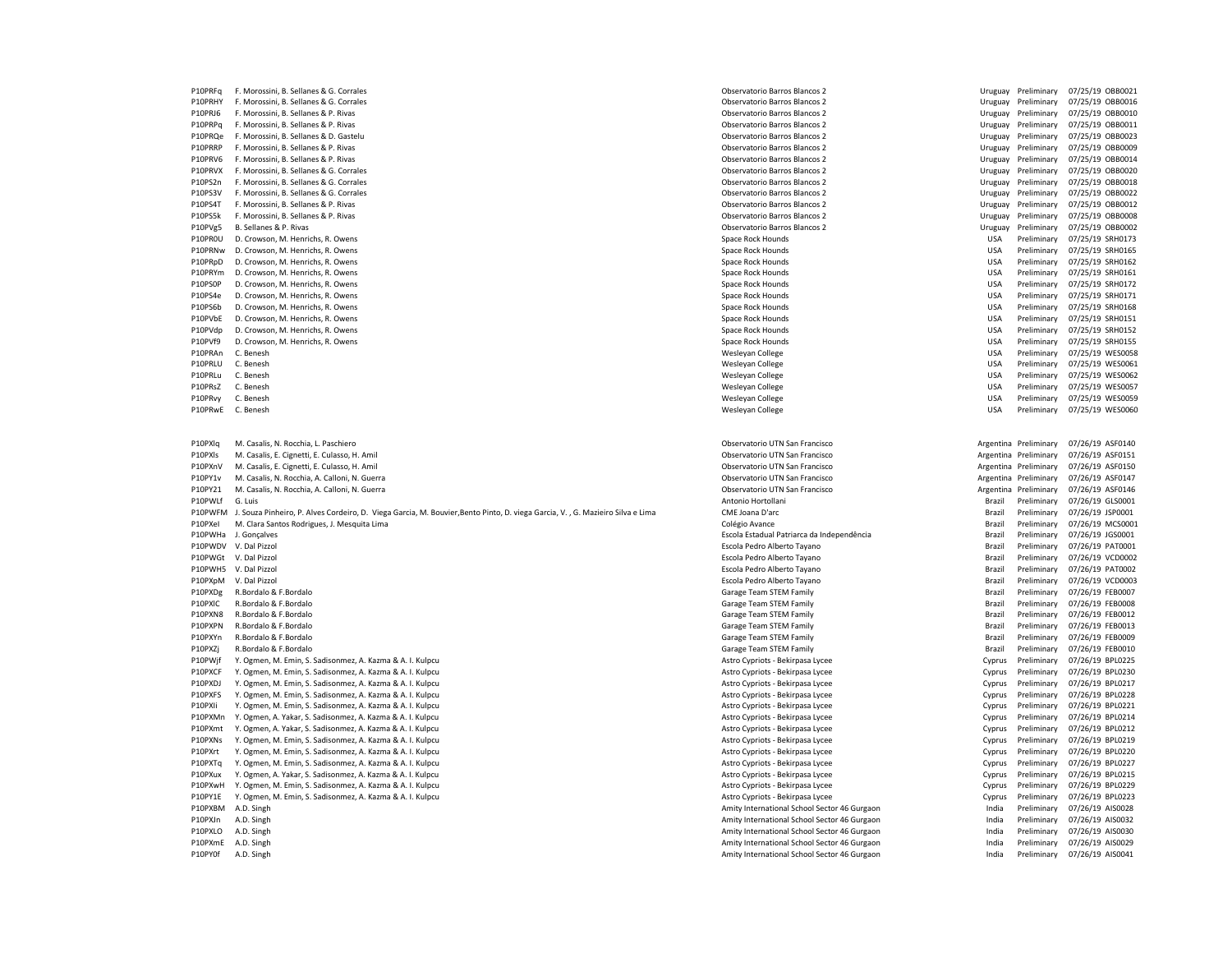P10PWvu P. Mahajani 2012/01/19 MWC0026 Nikyway Citizens Milkyway Citizens Milkyway Citizens India Preliminary 07/26/19 MWC0026 P10PX2K P. Mahajani Milkyway Citizens India Preliminary 07/26/19 MWC0024 P10PXF6 P. Mahajani 2012/01/19 MWC0038 P10PXF6 P. Milkyway Citizens Milkyway Citizens India Preliminary 07/26/19 MWC0038 P10PXMU P. Mahajani Milkyway Citizens India Preliminary 07/26/19 MWC0034 P10PWBA J. Ghosh Rural Asteroid Hunters India Preliminary 07/26/19 JPA0043 P10PWFT J. Ghosh Rural Asteroid Hunters India Preliminary 07/26/19 JPA0108 P10PWmL J. Ghosh Rural Asteroid Hunters India Preliminary 07/26/19 JPA1111 P10PWNR J. Ghosh Rural Asteroid Hunters India Preliminary 07/26/19 JPA0045 P10PWrG J. Ghosh Rural Asteroid Hunters India Preliminary 07/26/19 JPA0210 P10PWsu J. Ghosh Rural Asteroid Hunters India Preliminary 07/26/19 JPA0047 P10PWu4 J. Ghosh Rural Asteroid Hunters India Preliminary 07/26/19 JPA0044 P10PWuw J. Ghosh Rural Asteroid Hunters India Preliminary 07/26/19 JPA0051 P10PXEp J. Ghosh Rural Asteroid Hunters India Preliminary 07/26/19 JPA0062 P10PXeU J. Ghosh Rural Asteroid Hunters India Preliminary 07/26/19 JPA0058 P10PXfC J. Ghosh Rural Asteroid Hunters India Preliminary 07/26/19 JPA0042 P10PXJe J. Ghosh Rural Asteroid Hunters India Preliminary 07/26/19 JPA0061 P10PXly J. Ghosh Rural Asteroid Hunters India Preliminary 07/26/19 JPA0055 P10PXMm J. Ghosh Rural Asteroid Hunters India Preliminary 07/26/19 JPA0056 P10PXu2 J. Ghosh Rural Asteroid Hunters India Preliminary 07/26/19 JPA0067 P10PXug J. Ghosh Rural Asteroid Hunters India Preliminary 07/26/19 JPA0059 P10PXUj J. Ghosh Rural Asteroid Hunters India Preliminary 07/26/19 JPA0072 P10PXVq J. Ghosh Rural Asteroid Hunters India Preliminary 07/26/19 JPA0071 P10PXJY P.K. Navaneeth Team Astro India Preliminary 07/26/19 NPK0033 P10PXK6 P.K. Navaneeth Team Astro India Preliminary 07/26/19 NPK0026 P10PXle P.K. Navaneeth Team Astro India Preliminary 07/26/19 NPK0034 P10PXP0 P.K. Navaneeth Team Astro India Preliminary 07/26/19 NPK0037 P10PY3K P.K. Navaneeth Team Astro India Preliminary 07/26/19 NPK0038 P10PXGv S.S. Pradhan, S.C. Rimal, K. Gautam, P. Shrestha, A. Shah Southwestern State College Astronomy And Astrophysics Club Nepal Preliminary 07/26/19 SWA0046 P10PXnl S.S. Pradhan, S.C. Rimal, K. Gautam, P. Shrestha, A. Shah Southwestern State College Astronomy And Astrophysics Club Nepal Preliminary 07/26/19 SWA0039 P10PXSP S.S. Pradhan, S.C. Rimal, K. Gautam, P. Shrestha, A. Shah South South Southwestern State College Astronomy And Astrophysics Club Nepal Preliminary 07/26/19 SWS0045<br>P10PXTN S.S. Pradhan, S.C. Rimal, K. Gautam, P. Sh P10PXTN S.S. Pradhan, S.C. Rimal, K. Gautam, P. Shrestha, A. Shah Southwestern State College Astronomy And Astrophysics Club Nepal Preliminary 07/26/19 SWA0047<br>P10PXBa A. Dimas Spain Preliminary 07/26/19 CAB0024 P10PXBa A. Dimas IES CAB Spain Preliminary 07/26/19 CAB0024 P10PXGr A. Dimas IES CAB Spain Preliminary 07/26/19 CAB0027 P10PXkb A. Dimas IES CAB Spain Preliminary 07/26/19 CAB0026 P10PXkc A. Dimas IES CAB Spain Preliminary 07/26/19 CAB0028 P10PXUu A. Dimas IES CAB Spain Preliminary 07/26/19 CAB0021 P10PXHr R.Piumantha, R.Umayanga, K.Perera Andromeda Astronomical Society-Piliyandala Central College Sri Lanka Preliminary 07/26/19 AAS0005 P10PXwC R.Piumantha, R.Umayanga, K.Perera Andromeda Astronomical Society-Piliyandala Central College Sri Lanka Preliminary 07/26/19 AAS0008<br>Andromeda Astronomical Society-Piliyandala Central College Sri Lanka Preliminary 0 P10PXYz R.Piumantha, R.Umayanga Andromeda Astronomical Society-Piliyandala Central College Sri Lanka Preliminary 07/26/19 Andromeda Astronomical Society-Piliyandala Central College P10PY2u R.Piumantha & R.Umayanga Andromeda Astronomical Society-Piliyandala Central College Sri Lanka Preliminary 07/26/19 AAS0007 P10PWBQ H.Jayasooriya, D.Prasanna, A.Siriwardhana, C.Peiris, D.Diyabalanage University of Colombo Sri Lanka Preliminary 07/26/19 AST0009 P10PWMu H.Jayasooriya, D.Prasanna, A.Siriwardhana, C.Peiris, D.Diyabalanage Namibia and Sri Lanka Preliminary 10005 and Sri Lanka Preliminary 10005 and Sri Lanka Preliminary 07/26/19 AST0005 and Sri Lanka Preliminary 07/26 P10PWO7 H.Jayasooriya, D.Prasanna, A.Siriwardhana, C.Peiris, D.Diyabalanage Namibia and Sri Lanka Preliminary 100 and Sri Lanka Preliminary 100 and D.P. Sri Lanka Preliminary 107/26/19 AST0004<br>P10PWRC H.Jayasooriya, D.Pras P10PWRC H.Jayasooriya, D.Prasanna, A.Siriwardhana, C.Peiris, D.Diyabalanage P10PWZZ H.Jayasooriya, D.Prasanna, A.Siriwardhana, C.Peiris, D.Diyabalanage Warehous Sri Lanka Preliminary 197/26/19 AST0003 P10PX4I H.Jayasooriya, D.Prasanna, A.Siriwardhana, C.Peiris, D.Diyabalanage University of Colombo Sri Lanka Preliminary 07/26/19 AST0006 P10PXET H.Jayasooriya, D.Prasanna, A.Siriwardhana, C.Peiris, D.Diyabalanage Namilla Sri Demokratika Preliminary 1972-19 AST0004 and a magazinary orthosiy of Colombo Sri Lanka Preliminary 07/26/19 AST0005<br>P10PXGc H.Jayasoor P10PXGc H.Jayasooriya, D.Prasanna, A.Siriwardhana, C.Peiris, D.Diyabalanage P10PXhu H.Jayasooriya, D.Prasanna, A.Siriwardhana, C.Peiris, D.Diyabalanage Warehous Democratic Democratic Democratic Democratic Democratic Democratic Democratic Democratic Democratic Democratic Democratic Democratic Democ P10PXMp H.Jayasooriya, D.Prasanna, A.Siriwardhana, C.Peiris, D.Diyabalanage Sri Lanka Preliminary 07/26/19 AST0002 P10PXo6 H.Jayasooriya, D.Prasanna, A.Siriwardhana, C.Peiris, D.Diyabalanage University of Colombo Sri Lanka Preliminary 07/26/19 AST0001 P10PXOc H.Jayasooriya, D.Prasanna, A.Siriwardhana, C.Peiris, D.Diyabalanage Namibia and Sri Lanka Preliminary 100 and and an and a studies of the studies of the University of Colombo Sri Lanka Preliminary 07/26/19 AST0001<br> P10PXvL H.Jayasooriya, D.Prasanna, A.Siriwardhana, C.Peiris, D.Diyabalanage P10PXXN H.Jayasooriya, D.Prasanna, A.Siriwardhana, C.Peiris, D.Diyabalanage entity of the state of the state of the state of the state of the state of the state of the state of the state of the state of the state Prelimina P10PXxW H.Jayasooriya, D.Prasanna, A.Siriwardhana, C.Peiris, D.Diyabalanage Namilla and Sri Lanka Preliminary intersity of Colombo Sri Lanka Preliminary 07/26/19 AST0005<br>P10PY29 H.Jayasooriya, D.Prasanna, A.Siriwardhana, C P10PY29 H.Jayasooriya, D.Prasanna, A.Siriwardhana, C.Peiris, D.Diyabalanage Washington Sri Lanka Preliminary 07/26/19 AST0005 P10PY3h H.Jayasooriya, D.Prasanna, A.Siriwardhana, C.Peiris, D.Diyabalanage University of Colombo University of Colombo Sri Lanka Preliminary 07/26/19 AST0003 P10PXEm S. Secer, N. A. Ayaz **Zeytinburnu Sehitler Science and Art Center** Turkey Preliminary 07/26/19 ZBSM30 P10PXSg S. Secer, N. A. Ayaz **Markus Ayaz Zeytinburnu Sehitler Science and Art Center** Turkey Preliminary 07/26/19 ZBSM40 P10PXto S. Secer, N. A. Ayaz **Samuel Security Security Security Security Security Security Security Security Security Security Security Security Security Security Security Security Security Security Security Security Secur** P10PXwf S. Secer, N. A. Ayaz **Markus Art Center** Zeytinburnu Sehitler Science and Art Center Turkey Preliminary 07/26/19 ZBSM43 P10PXZi S. Secer. N. A. Ayaz **Zeytinburnu Sehitler Science and Art Center** Turkey Preliminary 07/26/19 ZBSM29 P10PX9B L. Zagami & S. García High School nº 65 Uruguay Preliminary 07/26/19 HS65020 P10PXrD M. Luzardo, M. Olivera & S. Cordero National Association And Association of the High School n<sup>o</sup> 65 National Association of the Uruguay Preliminary 07/26/19 HS65012 P10PXTi L. Zagami & S. García High School nº 65 Uruguay Preliminary 07/26/19 HS65031 P10PXUp L. Villagrán, E. Agüero & F. Devotto etc. Agusta etc. Agusta 1999 and High School nº 65 High School nº 65 High School nº 65 Uruguay Preliminary 07/26/19 HS65023 P10PXvr L. Zagami & S. García High School nº 65 Uruguay Preliminary 07/26/19 HS65017

P10PXXk L. Zagami & S. García **Might School nº 65** High School nº 65 High School nº 65 Uruguay Preliminary 07/26/19 HS65030